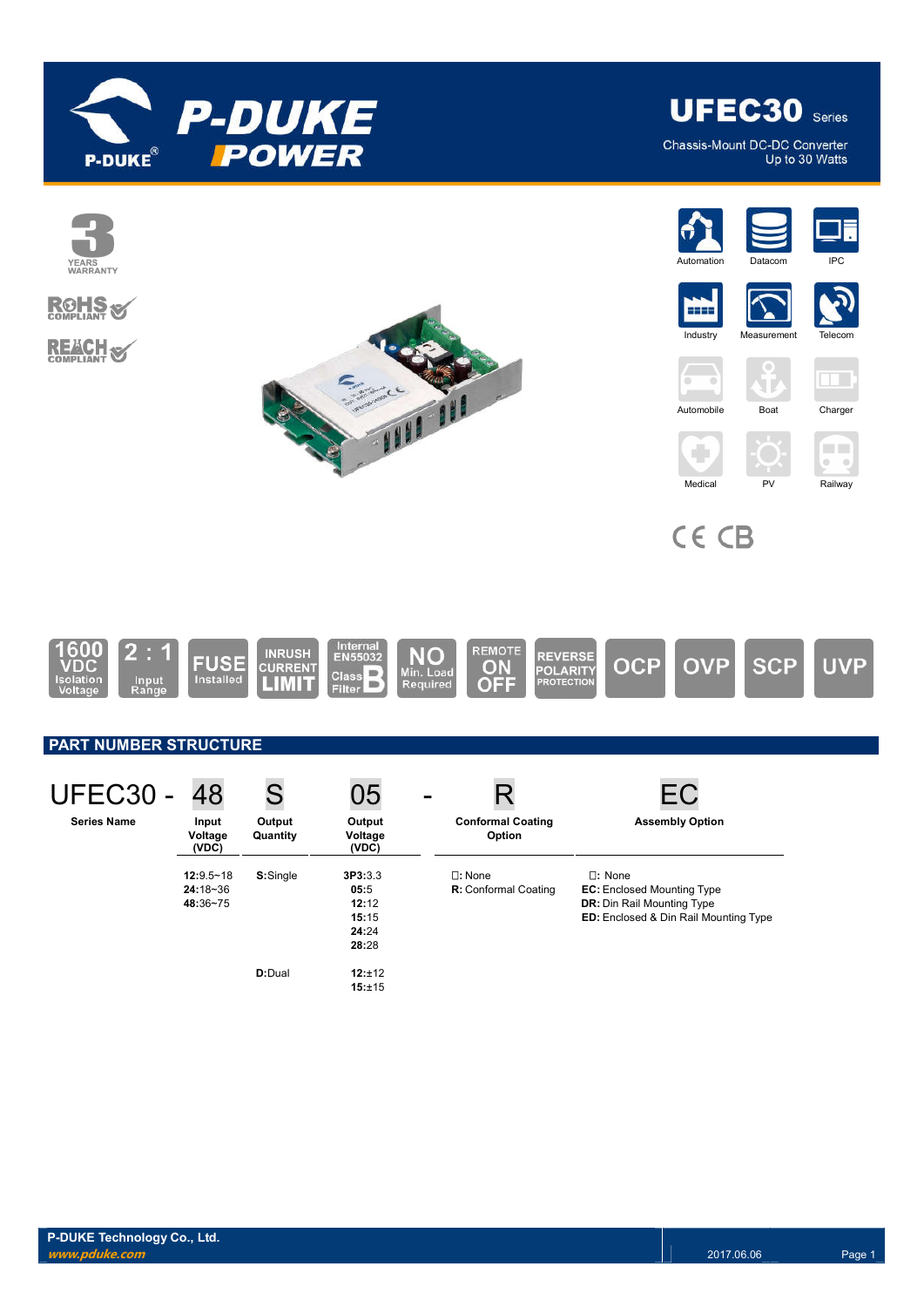



# **TECHNICAL SPECIFICATION** All specifications are typical at nominal input, full load and 25℃ unless otherwise noted

| Model<br><b>Number</b> | Input Range   | <b>Output Voltage</b> | <b>Output Current</b><br>@Full Load | <b>Input Current</b><br>@ No Load | Efficiency | Maximum<br><b>Capacitor Load</b> |
|------------------------|---------------|-----------------------|-------------------------------------|-----------------------------------|------------|----------------------------------|
|                        | <b>VDC</b>    | <b>VDC</b>            | $\overline{A}$                      | mA                                | %          | μF.                              |
| UFEC30-12S3P3          | $9.5 \sim 18$ | 3.3                   | 6                                   | 117                               | 83         | 19500                            |
| <b>UFEC30-12S05</b>    | $9.5 \sim 18$ | 5                     | 6                                   | 98                                | 85         | 10200                            |
| UFEC30-12S12           | $9.5 - 18$    | 12                    | 2.5                                 | 176                               | 86         | 3240                             |
| <b>UFEC30-12S15</b>    | $9.5 \sim 18$ | 15                    | 2                                   | 218                               | 86         | 1100                             |
| UFEC30-12S24           | $9.5 \sim 18$ | 24                    | 1.25                                | 72                                | 85         | 510                              |
| <b>UFEC30-12S28</b>    | $9.5 \sim 18$ | 28                    | $\mathbf{1}$                        | 54                                | 85         | 340                              |
| UFEC30-12D12           | $9.5 - 18$    | ±12                   | ±1.25                               | 66                                | 85         | ±1020                            |
| UFEC30-12D15           | $9.5 \sim 18$ | ±15                   | ±1                                  | 48                                | 85         | ±675                             |
| UFEC30-24S3P3          | $18 - 36$     | 3.3                   | 6                                   | 51                                | 85         | 19500                            |
| <b>UFEC30-24S05</b>    | $18 - 36$     | 5                     | 6                                   | 51                                | 87         | 10200                            |
| UFEC30-24S12           | $18 - 36$     | 12                    | 2.5                                 | 83                                | 88         | 3300                             |
| <b>UFEC30-24S15</b>    | $18 - 36$     | 15                    | 2                                   | 94                                | 88         | 1100                             |
| UFEC30-24S24           | $18 - 36$     | 24                    | 1.25                                | 37                                | 87         | 510                              |
| <b>UFEC30-24S28</b>    | $18 - 36$     | 28                    | $\mathbf{1}$                        | 38                                | 87         | 340                              |
| UFEC30-24D12           | $18 - 36$     | ±12                   | ±1.25                               | 33                                | 87         | ±1020                            |
| UFEC30-24D15           | $18 - 36$     | ±15                   | ±1                                  | 34                                | 87         | ±675                             |
| UFEC30-48S3P3          | $36 \sim 75$  | 3.3                   | 6                                   | 31                                | 86         | 19500                            |
| <b>UFEC30-48S05</b>    | $36 \sim 75$  | 5                     | 6                                   | 36                                | 88         | 10200                            |
| UFEC30-48S12           | $36 \sim 75$  | 12                    | 2.5                                 | 37                                | 89         | 3300                             |
| UFEC30-48S15           | $36 \sim 75$  | 15                    | 2                                   | 57                                | 89         | 1100                             |
| UFEC30-48S24           | $36 - 75$     | 24                    | 1.25                                | 28                                | 87         | 510                              |
| <b>UFEC30-48S28</b>    | $36 - 75$     | 28                    | $\mathbf{1}$                        | 28                                | 87         | 340                              |
| UFEC30-48D12           | $36 \sim 75$  | ±12                   | ±1.25                               | 22                                | 87         | ±1020                            |
| UFEC30-48D15           | $36 \sim 75$  | ±15                   | ±1                                  | 22                                | 87         | ±675                             |

| <b>INPUT SPECIFICATIONS</b>   |                                                    |                           |                         |                           |      |      |            |
|-------------------------------|----------------------------------------------------|---------------------------|-------------------------|---------------------------|------|------|------------|
| <b>Parameter</b>              | <b>Conditions</b>                                  |                           | Min.                    | Typ.                      | Max. | Unit |            |
| Operating input voltage range |                                                    | 12Vin(nom)                |                         | 9.5                       | 12   | 18   |            |
|                               |                                                    | 24Vin(nom)                |                         | 18                        | 24   | 36   | <b>VDC</b> |
|                               |                                                    | 48Vin(nom)                |                         | 36                        | 48   | 75   |            |
| Input fuse                    | slow blow                                          | 12Vin(nom)                |                         |                           | 6    |      |            |
|                               |                                                    | 24Vin(nom)                |                         |                           | 6    |      | Α          |
|                               |                                                    | 48Vin(nom)                |                         |                           | 4    |      |            |
| In-rush current               |                                                    |                           |                         |                           | 15   |      | A          |
| Start up voltage              |                                                    | 12Vin(nom)                |                         |                           |      | 9.5  |            |
|                               |                                                    | 24Vin(nom)                |                         |                           |      | 18   | <b>VDC</b> |
|                               |                                                    | 48Vin(nom)                |                         |                           |      | 36   |            |
| Shutdown voltage              |                                                    | 12Vin(nom)                |                         | 7.5                       | 8    | 9    |            |
|                               |                                                    | 24Vin(nom)                |                         | 15.5                      | 16   | 17.5 | <b>VDC</b> |
|                               |                                                    | 48Vin(nom)                |                         | 32.5                      | 33   | 35.5 |            |
| Start up time                 | Constant resistive load                            | Power up                  |                         |                           | 100  |      | ms         |
|                               |                                                    | Remote ON/OFF             |                         |                           | 25   |      |            |
| Input surge voltage           | 100ms, max.                                        | $12$ Vin(nom)             |                         |                           |      | 36   |            |
|                               |                                                    | 24Vin(nom)                |                         |                           |      | 50   | <b>VDC</b> |
|                               |                                                    | 48Vin(nom)                |                         |                           |      | 100  |            |
| Remote ON/OFF                 | DC-DC ON<br>Referred to -Vin pin<br>Positive logic |                           | Open or $3 \sim 12$ VDC |                           |      |      |            |
|                               | DC-DC OFF                                          |                           |                         | Short or $0 \sim 1.2$ VDC |      |      |            |
|                               |                                                    | Input current of Ctrl pin |                         | $-0.5$                    |      | 0.5  | mA         |
|                               |                                                    | Remote off input current  |                         |                           | 2.5  |      | mA         |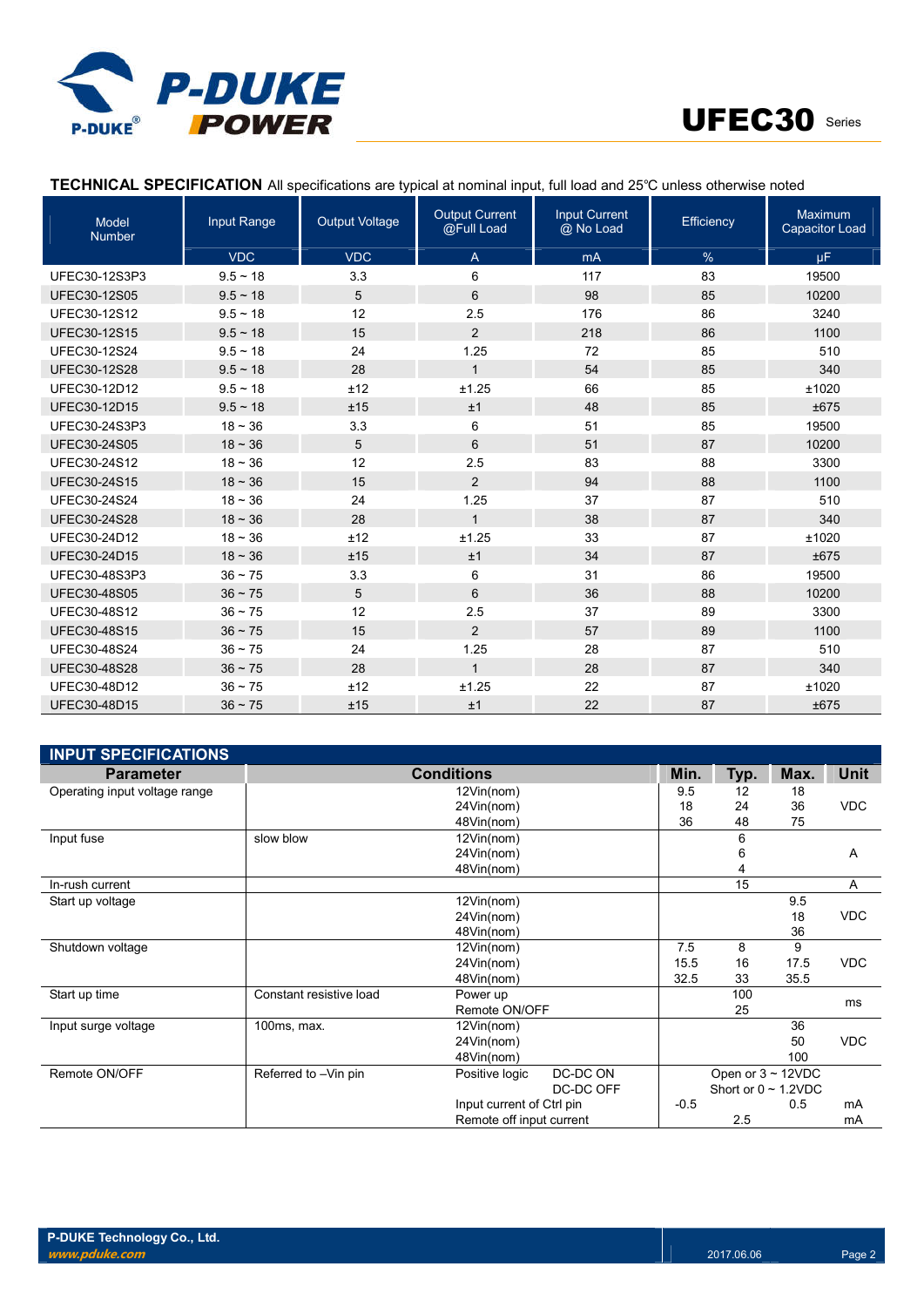

| <b>OUTPUT SPECIFICATIONS</b>     |                                    |                   |                |         |      |                                 |             |
|----------------------------------|------------------------------------|-------------------|----------------|---------|------|---------------------------------|-------------|
| <b>Parameter</b>                 |                                    | <b>Conditions</b> |                | Min.    | Typ. | Max.                            | <b>Unit</b> |
| Voltage accuracy                 |                                    |                   | 3.3Vout        | $-1.5$  |      | $+1.5$                          | $\%$        |
|                                  |                                    |                   | Others         | $-1.0$  |      | $+1.0$                          |             |
| Line regulation                  | Low Line to High Line at Full Load |                   |                | $-0.5$  |      | $+0.5$                          | $\%$        |
| Load regulation                  | No Load to Full Load               |                   | 3.3Vout        | $-1.5$  |      | $+1.5$                          | $\%$        |
|                                  |                                    |                   | <b>Others</b>  | $-1.0$  |      | $+1.0$                          |             |
| Cross regulation                 | Asymmetrical load 25%/100% FL      |                   | Dual           | $-5.0$  |      | $+5.0$                          | $\%$        |
| Voltage adjustability            | Single output                      |                   | 28Vout         | $-3$    |      | $+17$                           | $\%$        |
|                                  |                                    |                   | <b>Others</b>  | $-10$   |      | $+10$                           |             |
| Ripple and noise                 | Measured by 20MHz bandwidth        | Single            | 3.3Vout, 5Vout |         | 50   |                                 |             |
|                                  |                                    |                   | 12Vout, 15Vout |         | 75   |                                 | mVp-p       |
|                                  |                                    |                   | 24Vout, 28Vout |         | 100  |                                 |             |
|                                  |                                    | Dual              | All            |         | 100  |                                 |             |
| Temperature coefficient          |                                    |                   |                | $-0.02$ |      | $+0.02$                         | $\%$ /°C    |
| Transient response recovery time | 25% load step change               |                   |                |         | 300  |                                 | μs          |
| Over voltage protection          | Zener diode clamp                  |                   | 3.3Vout        |         | 3.9  |                                 |             |
|                                  |                                    |                   | 5Vout          |         | 6.2  |                                 |             |
|                                  |                                    |                   | 12Vout         |         | 15   |                                 | <b>VDC</b>  |
|                                  |                                    |                   | 15Vout         |         | 18   |                                 |             |
|                                  |                                    |                   | 24Vout         |         | 30   |                                 |             |
|                                  |                                    |                   | 28Vout         |         | 36   |                                 |             |
| Output indicator                 |                                    |                   |                |         |      | Green LED                       |             |
| Over load protection             | % of lout rated                    |                   |                |         |      | 150                             | $\%$        |
| Short circuit protection         |                                    |                   |                |         |      | Continuous, automatics recovery |             |

| <b>GENERAL SPECIFICATIONS</b> |                          |                                              |                      |      |                            |                    |
|-------------------------------|--------------------------|----------------------------------------------|----------------------|------|----------------------------|--------------------|
| <b>Parameter</b>              |                          | <b>Conditions</b>                            | Min.                 | Typ. | Max.                       | <b>Unit</b>        |
| <b>Isolation voltage</b>      | 1 minute                 | Input to Output<br>Input (Output) to Chassis | 1600<br>1600         |      |                            | <b>VDC</b>         |
| Isolation resistance          | 500VDC                   |                                              |                      |      |                            | $G\Omega$          |
| Isolation capacitance         |                          |                                              |                      |      | 4000                       | pF                 |
| Switching frequency           |                          |                                              | 270                  | 300  | 330                        | kHz                |
| Safety meets                  | IEC/ UL/ EN60950-1       |                                              |                      |      | UL:E193009<br>CB:UL(Demko) |                    |
| Chassis material              |                          |                                              |                      |      |                            | Aluminum           |
| Conformal coating             |                          |                                              | Impregnating varnish |      |                            |                    |
| Weight                        |                          |                                              | 110g (3.88oz)        |      |                            |                    |
| <b>MTBF</b>                   | MIL-HDBK-217F, Full load |                                              |                      |      |                            | 1.259 x $10^6$ hrs |

| <b>ENVIRONMENTAL SPECIFICATIONS</b> |                         |       |        |        |              |
|-------------------------------------|-------------------------|-------|--------|--------|--------------|
| <b>Parameter</b>                    | <b>Conditions</b>       | Min.  | Typ.   | Max.   | Unit         |
| Operating ambient temperature       | Without derating        | -40   |        | $+61$  | °C           |
|                                     | With derating           | $+61$ |        | +93    |              |
| Over temperature protection         | Case of DC/DC module    |       | $+110$ |        | °C           |
| Storage temperature range           |                         | $-40$ |        | $+105$ | °C           |
| Thermal shock                       |                         |       |        |        | MIL-STD-810F |
| Vibration                           | $S\Box$                 |       |        |        | MIL-STD-810F |
|                                     | $\sqcap$ s $\sqcap$ -ec |       |        |        | MIL-STD-810F |
|                                     | ∏S∏∏ -DR                |       |        |        | IEC60068-2-6 |
|                                     | ∏S⊟⊟ -ED                |       |        |        | IEC60068-2-6 |
| Relative humidity                   |                         |       |        |        | 5% to 95% RH |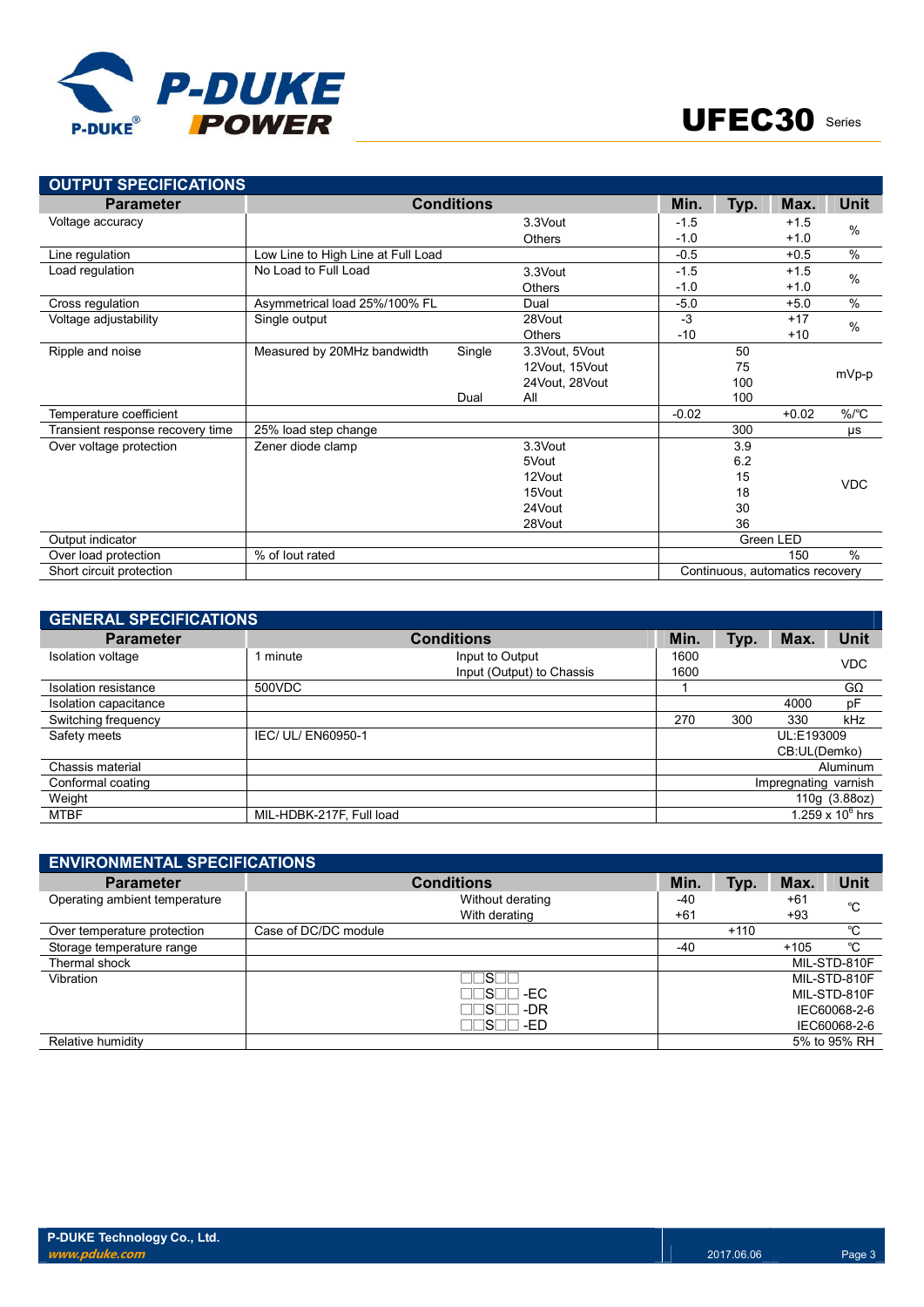

# UFEC30 Series

# **EMC SPECIFICATIONS**

| <b>Parameter</b>               |             | <b>Conditions</b>                   | Level            |
|--------------------------------|-------------|-------------------------------------|------------------|
| EMI                            | EN55032     |                                     | Class B          |
| <b>ESD</b>                     | EN61000-4-2 | Air $\pm$ 8kV and Contact $\pm$ 6kV | Perf. Criteria A |
| Radiated immunity              | EN61000-4-3 | 10V/m                               | Perf. Criteria A |
| <b>Fast transient</b>          | EN61000-4-4 | $±$ 2kV                             | Perf. Criteria A |
| Surge                          | EN61000-4-5 | $±$ 1kV                             | Perf. Criteria A |
| Conducted immunity             | EN61000-4-6 | $10Vr$ m.s.                         | Perf. Criteria A |
| Power frequency magnetic field | EN61000-4-8 | 100A/m continuous; 1000A/m 1 second | Perf. Criteria A |

## **CHARACTERISTIC CURVE**





 $+$  0.75 [19.1]



# **MECHANICAL DRAWING**

### **CHASSIS MOUNTING TYPE TERMINAL CONNECTION**



| NO. | <b>SINGLE</b> | <b>DUAL</b> |
|-----|---------------|-------------|
|     | $+V$ in       | $+V$ in     |
| 2   | -Vin          | -Vin        |
| 3   | Ctrl          | Ctrl        |
|     | <b>NC</b>     | <b>NC</b>   |
| 5   | -Vout         | -Vout       |
|     | +Vout         | Common      |
|     | <b>NC</b>     | +Vout       |

※ NC:No Connection

※ Screw terminals – wire range from 14 to 18 AWG

**BOTTOM VIEW**